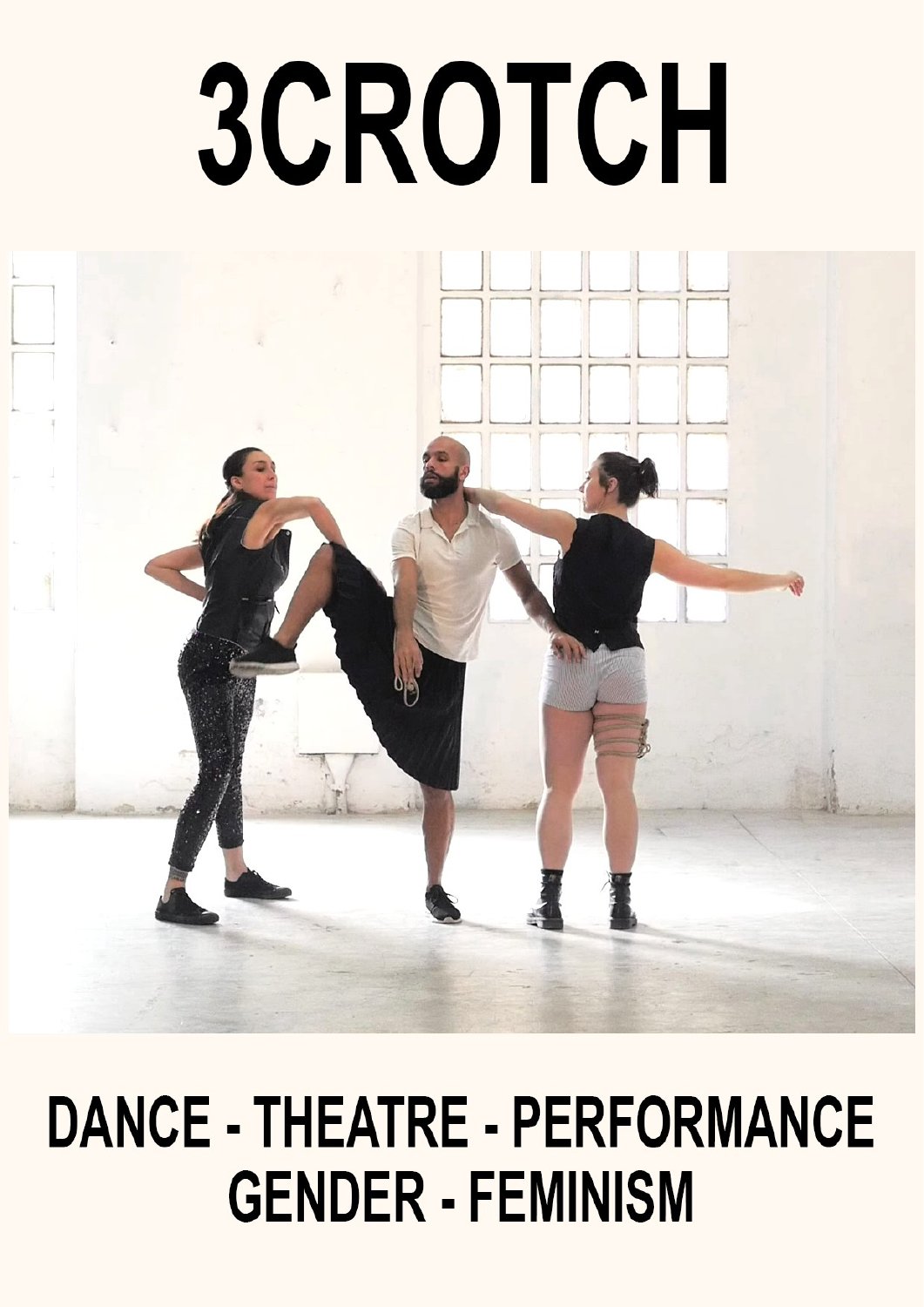## **ARTISTIC TEAM**

- **Director:** Catalina Carrasco
- **Performers:** Catalina Carrasco, Elena Lalucat, Reinaldo Ribeiro
- **Technique:** Gaspar Morey
- **Acknowledgements:** Manuela Acereda, Aina Compte, Fira Tàrrega, ILLENC, L´Estruch, El Graner i C.C. la Barceloneta

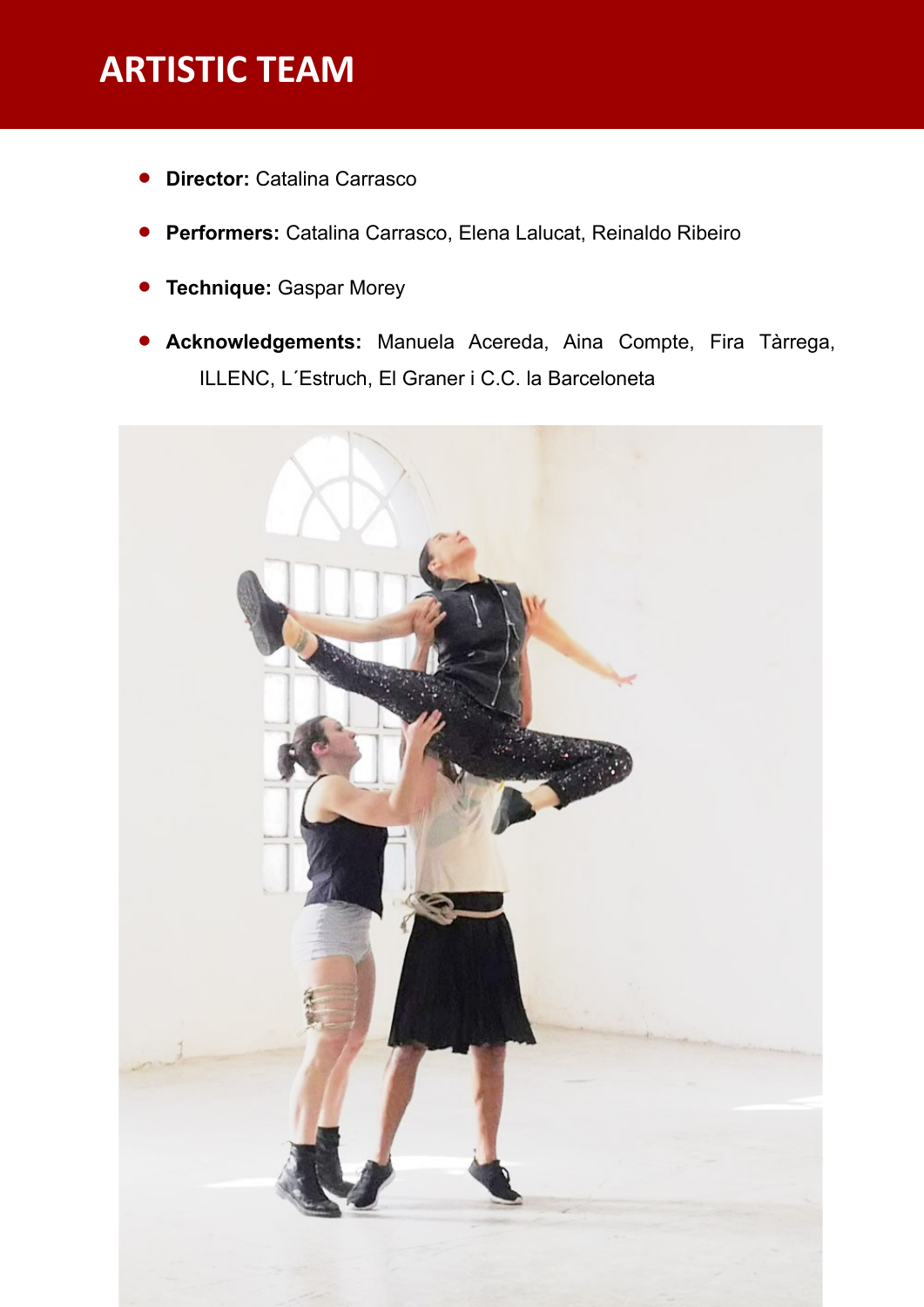## **DESCRIPTION**

- Duration: 20 minutes
- Language: Spanish, Catalan, English or Italian, depending on where the show is is played.
- **•** Premiere: February 10<sup>th</sup> 2017, CuLTUREN, Västerås, Sweden

#### **Synopsis**

Is gender located at the CROTCH?

Who said fear, shame, hide yourself? Fuck it! We're visible, disobedient and dissident bodies.

3Crotch is a show that uses dance and performance to inquire into the construction of gender identity. It deals with sexual violence, inequality, different kinds of sexual identity and puts a mirror in front of the artificial stereotypes created by a hetero-patriarchal and neo-liberal society.

Its language is direct, physical, avant-garde and provocative. The rhythm and the intensity captures the audiences attention, creating a space for communication and sincerity.

#### **Description**

Based on real biographic experiences, the three performers offer a choreography that is accompanied by short texts that empathise with the audience.

In 20 minutes the essence of what happens in CROTCH is distilled. CROTCH is the 50 minutes version for theatre venues,.

#### **Complete video**

<https://vimeo.com/214823579>

Password: 1976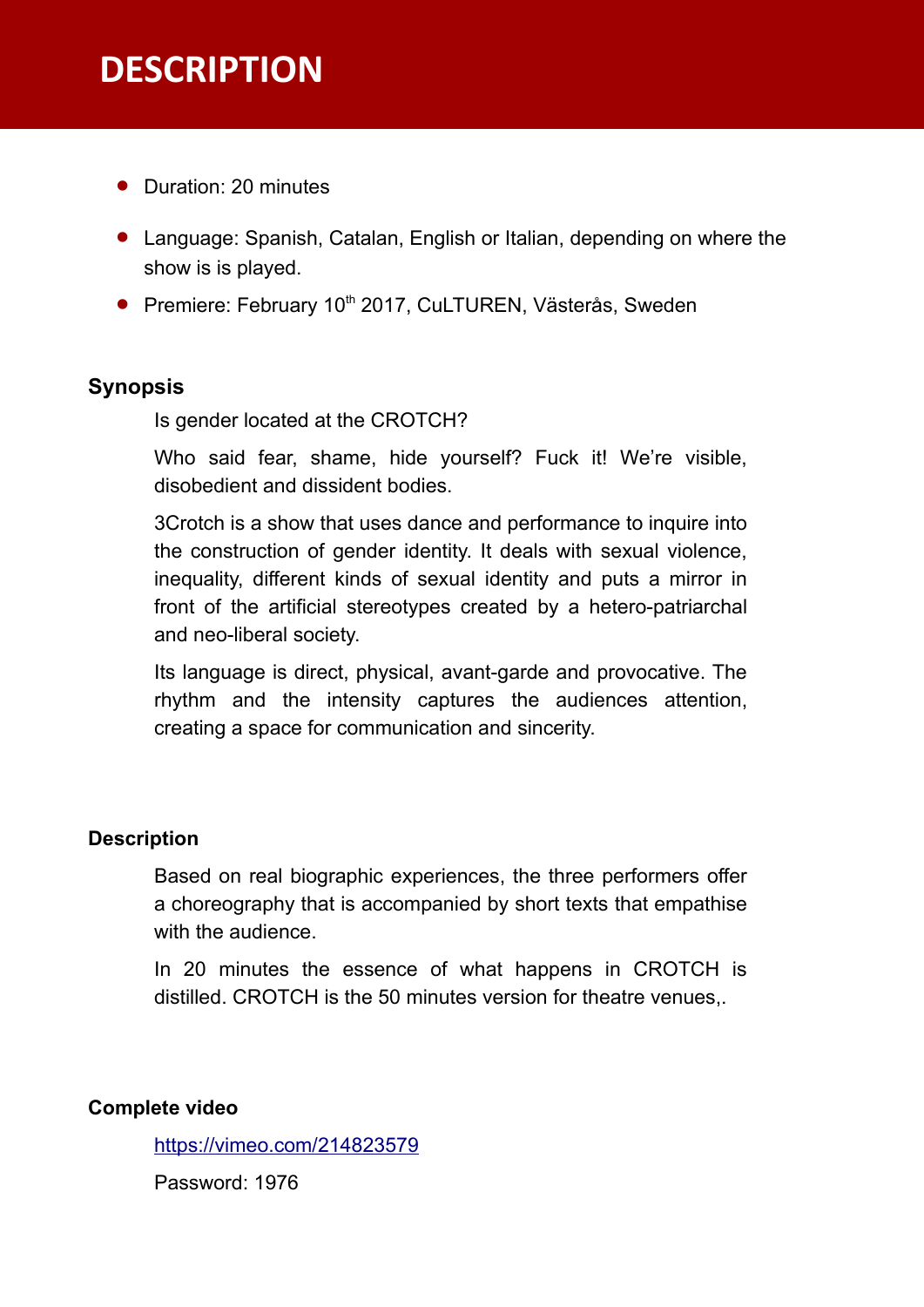The show can be presented in non conventional venues and even the street, provided certain intimacy is granted.

#### General needs:

#### Space requirements

- Approximate dimensions 7 x 7 m of flat floor
- Floor cleanliness (especially on street venues it should be ensured that there is no broken glass, nor chewing-gum or similar stuff).
- A nearby place to warm up and changing clothes.

#### **Audio**

- Sound desk. Two channels for the stereo soundtrack and one channel for a microphone. A desk with reverb effect is preferred.
- PA strong enough for the venue / monitors are optional.
- 1 handheld microphone and a stand.

#### **Lighting**

• In case the space should not provide enough lighting, proper lighting should be installed. There is no need of a light desk or dimmers.

#### **IMPORTANT**

**\* in case the venue conditions differ from what's required, or not all material is available, please communicate with Gaspar Morey at this address: [baal@baaldansa.com](mailto:baal@baaldansa.com?subject=Caracter%C3%ADsticas%20t%C3%A9cnicas%20de%20nuestro%20espacio) We will try our best to solve the issues.**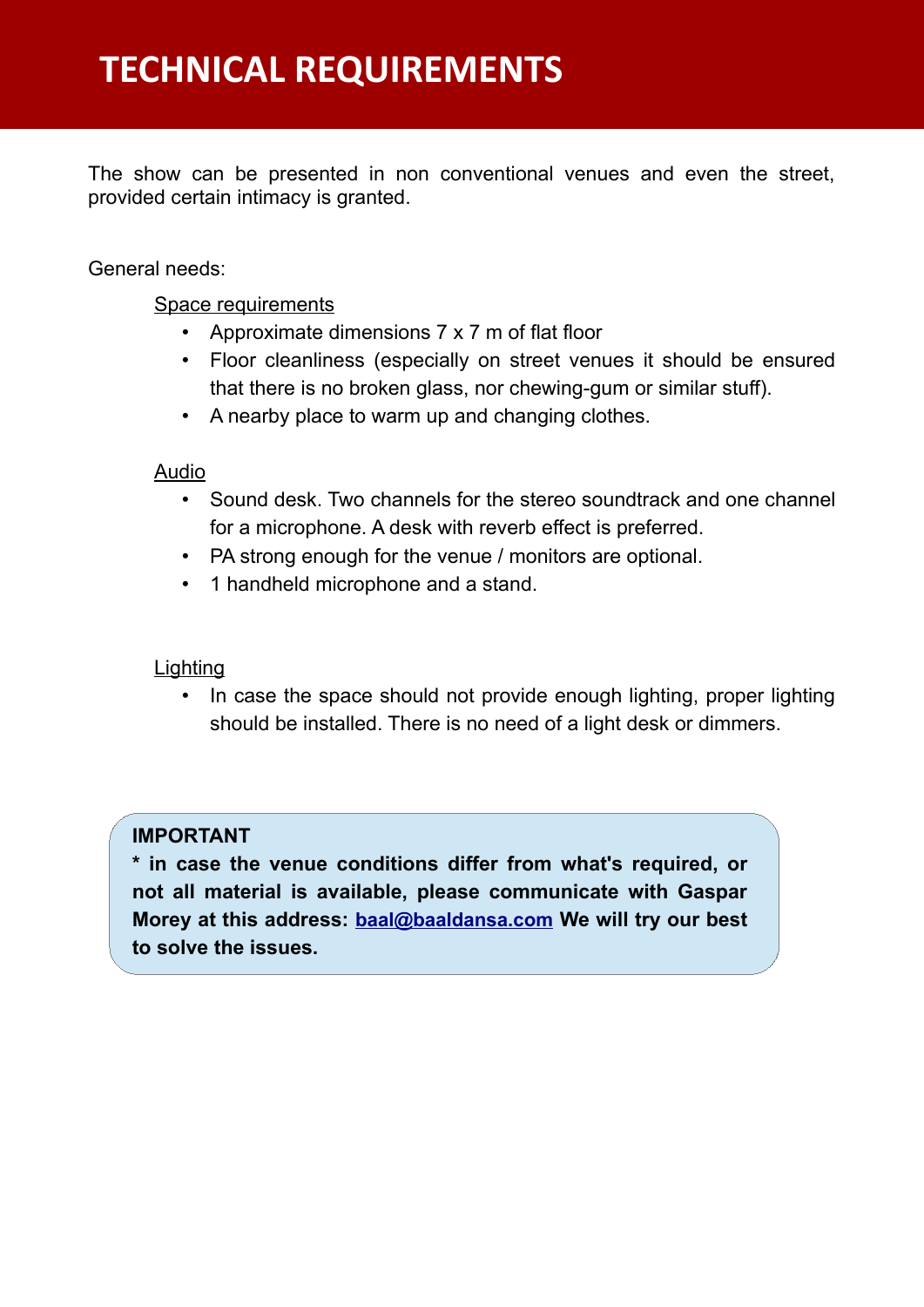

Diario de Mallorca. September 30<sup>th</sup> 2016. Performance por los *"cuerpos disidentes*". **[\[ Read \(spanish\) \]](http://ocio.diariodemallorca.es/agenda/noticias/nws-532871-performance-cuerpos-disidentes.html)**

Cadena Ser Mallorca. September 27<sup>th</sup> 2016. Interview with Catalina Carrasco about Crotch, the creative process and the Tour in Corea and Mexico **[\[ Listen \(spanish\) \]](http://cadenaser.com/emisora/2016/09/27/radio_mallorca/1474997239_560871.html)**

Periódico El Mundo. September 8<sup>th</sup> 2016 Ni blanc, ni negre. Zebra **[\[ Read \(catalan\) \]](http://baaldansa.com/wp-content/uploads/2016/04/cia-baal-crotch-el-mundo-barcelona-fira-tarrega.png)**

**TV - Teló de Fons**. June 16<sup>th</sup> 2016. Interview with Catalina Carrasco. Minute 14. **[\[ See \(catalan\) \]](http://canalterrassavalles.xiptv.cat/telo-de-fons/capitol/43-teatre-i-lgtb)**

**Diario de Mallorca**. April 12th 2016. "*Catalina Carrasco fusiona la danza contemporánea con la identidad de género en CROTCH*" **[\[ Read](http://baaldansa.com/wp-content/uploads/2015/12/Diario-de-Mallorca-CROCTH-Catalina-Carrasco1.jpg) [\(spanish\) \]](http://baaldansa.com/wp-content/uploads/2015/12/Diario-de-Mallorca-CROCTH-Catalina-Carrasco1.jpg)**

## **SOCIAL MEDIA (about CROTCH)**



RETWEETS ● 第2章 通過日 第 15

ME GUSTA

Rosa Cursach, director of the Balearic Institute for Women

Fer Nando Thank you! Sitting in a theatre and having the heart caressed and making it smarter and stronger is priceless! THANK YOU!!!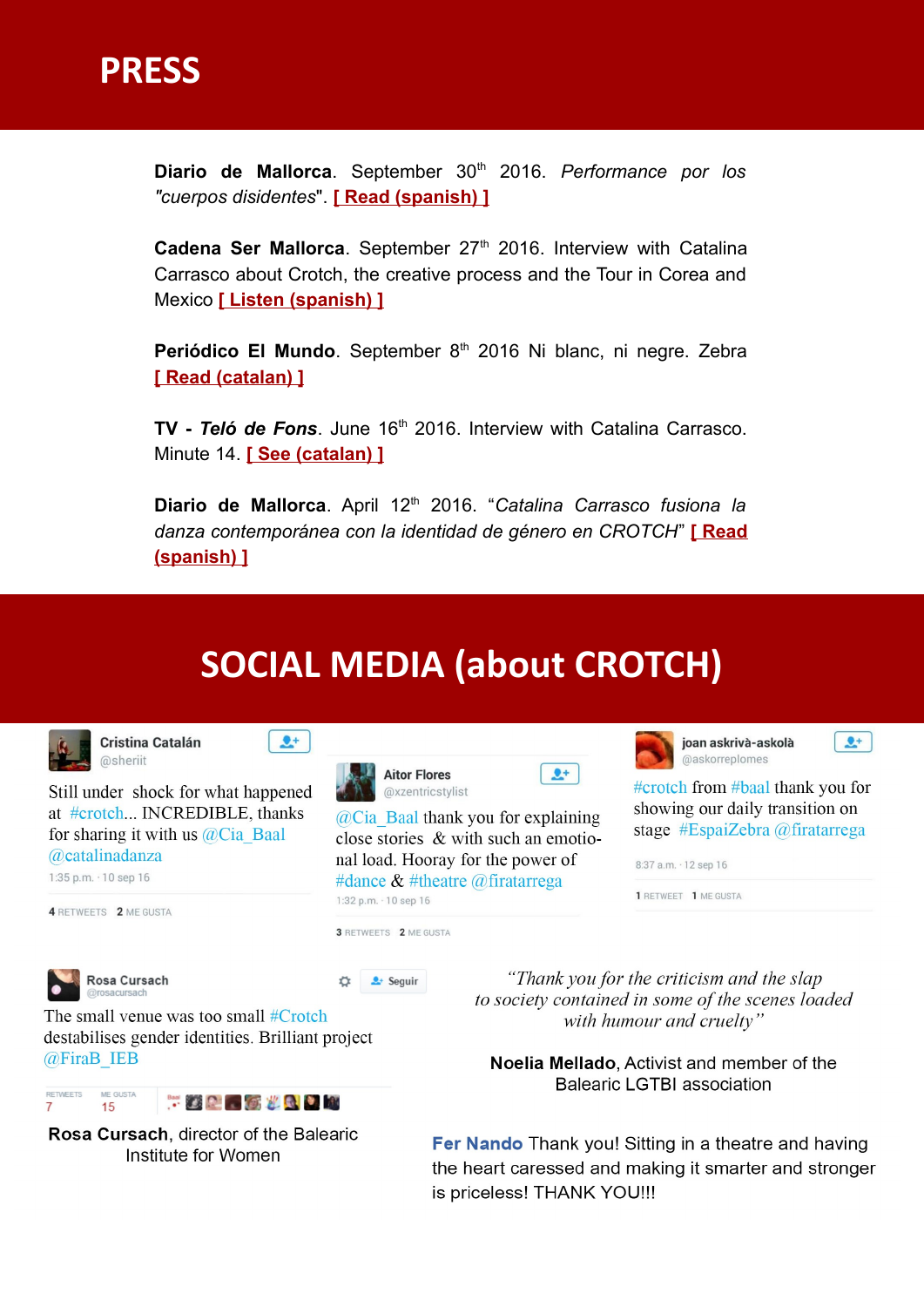## **CV OF THE COMPANY**

Baal was created in 2012 by Catalina Carrasco, dancer, performer, choreographer and Gaspar Morey, performer & technician with a strong scientific background.

Among their shows: Invisible Reality, Travelling to Nowhere, CROTCH, MiraMiró, Ginoide and Baalconing.

Invisible Reality, toured in Spain in theatres from Majorca, Madrid, Barcelona, Jaén, Ciudad Real and Valencia. In the rest of Europe it has been shown at the Dock 11 in Berlin, in Barness Crossing in Cologne, in Montpelier, at the L1-dancefest in Budapest and at the Black & White festival in Imatra.

Travelling to Nowhere won the CENIT award 2014. In Spain it has been seen among other places, at the fairs in Huesca and Tarrega (in its street version), in the Sala Hiroshima (Barcelona). It was selected for touring in the circuit from the spanish network for alternative Theatres in 2015. In 2016 it entered the catalogues from PLATEA and AECID, with the support of the latter one and inside the itinerant festival "Spain dances in..." it was shown at the renowned Si-Dance festival in Seoul and at the BIDAM in Busan.

It toured twice in Mexico and has been at festivals in France, Belgium, Germany, Austria and Greece.

Crotch: The production was supported by Fira Tàrrega and the Govern Balear. In Tàrrega the site specific version was premiered. Several artistic residences were done in Catalonia (El Graner, Tàrrega, C.C. Barceloneta and L'Estruch). Later on the theatre version was premiered at the Teatre Principal de Palma. Crotch has been very well received and had good reviews. It was in the program of the cycle "The gender revolution" at the famous Sala Beckett in Barcelona (4 days in a row full house), 3CROTCH was premiered at the showcase CULTUREN in Vasteras, Sweden. CROTCH has also been played at the festival Quelli che la danza in Salerno, Italy. It has been selected for touring in the circuit from the spanish network for alternative Theatres 2017 and entered the programs of the Theatres from the Municipality of Madrid as well as the PROGRAMA.CAT in Catalonia.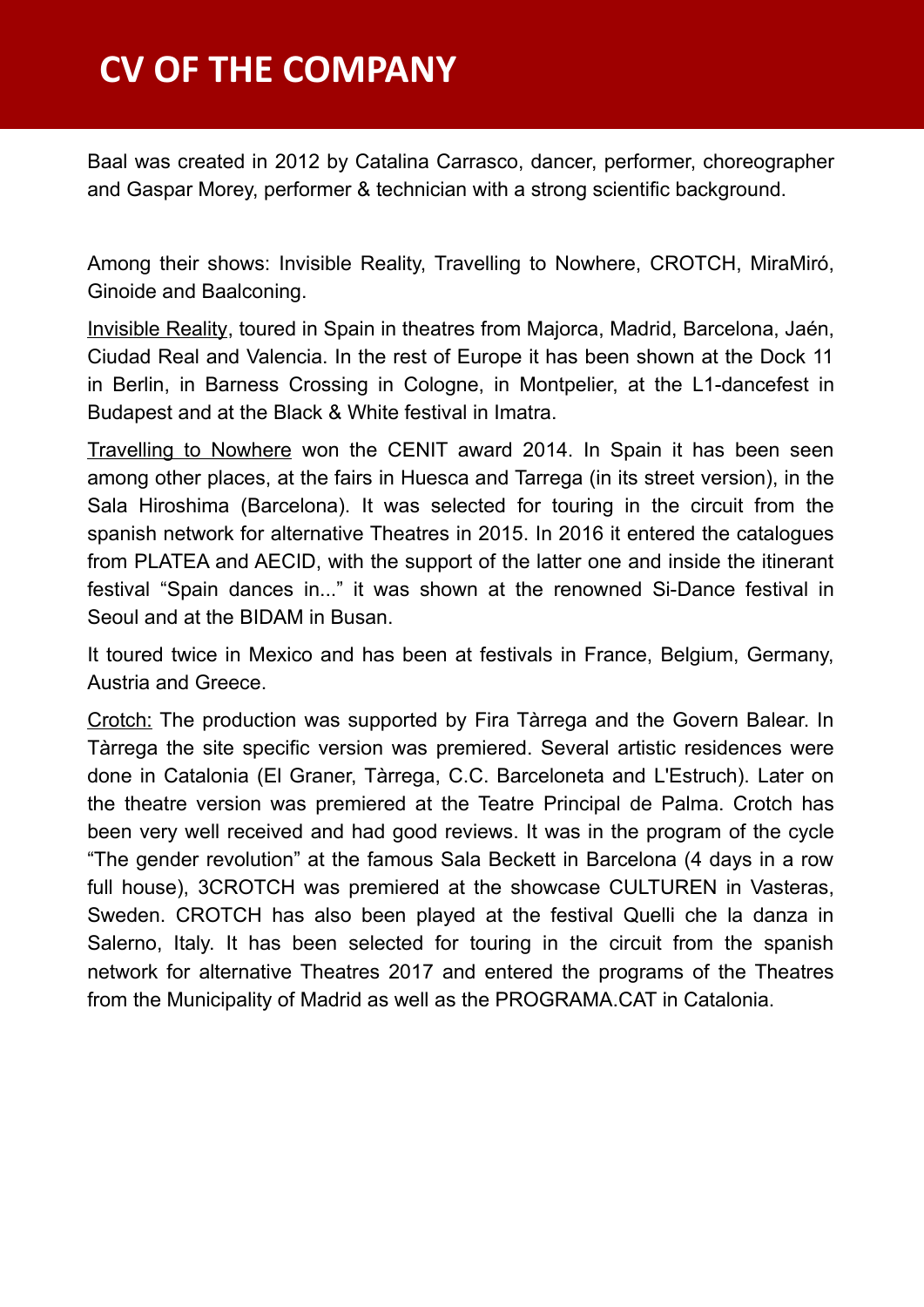### **PERFORMERS**

#### **Catalina Carrasco**

She earned her BA in Contemporary dance at the Miguel Hernandez University. Her dance education took place in several countries around the world and in different techniques; from classic to the most contemporary, passing through Butoh and Theatre. She studied in Madrid, London, Barcelona, Reykjavik and even Nepal just for the curiosity of learning new ways of moving. Professionally she started at the Barcelona night life, dancing in cabaret, later on in Denmark and Island. In summertime, she was a go-go dancer at the emblematic PACHA from Ibiza. Once she finished her diploma, she started dancing for different dance, theatre and Butoh companies in Madrid, Majorca, Barcelona, Chile and Germany. She has been awarded with Best Dancer's prize (Art Jove & Escènica) and Best Choreographer (Encuentros Navarra, Salt), she also reached the final of the Burgos/NewYork contest.

For six years she run her own dance school and creation space. After embarking the BAAL project she could not run the school any more and focused on creation: Travelling to Nowhere, CROTCH, MiraMiró, Ginoide, Baalconing.

#### **Reinaldo Ribeiro**

began his career as an actor in various theatre and television projects in Brazil. In 2000 he moved to Argentina where he graduated in Contemporary Dance at the "Dance Theatre Workshop San Martin". For two consecutive years he was granted the "Foundation Julio Bocca" scholarship. He has worked with renowned Argentinian choreographers such as Oscar Araiz, Maurício Wainrot, Anna Maria Stelkelman, Ana Garat or Alejandro Cervera. He danced for the aerial dance company Brenda Angiel and for "Pies desnudos". In 2006, after a period in France working with the director Alfredo Arias, he becomes part of the Spanish Transit Dansa Company from Maria Rovira.As a choreographer he created: Doble Filo, 25x7, Que tu cuerpo sea, Corazón, Apolo 12. Puerto Iguazú, Innings and Fauno. In 2013, together with other dancers he founds the Colectivo Lamajara. Nowadays he's working as a dancer, choreographer, teacher and movement coach for advertising.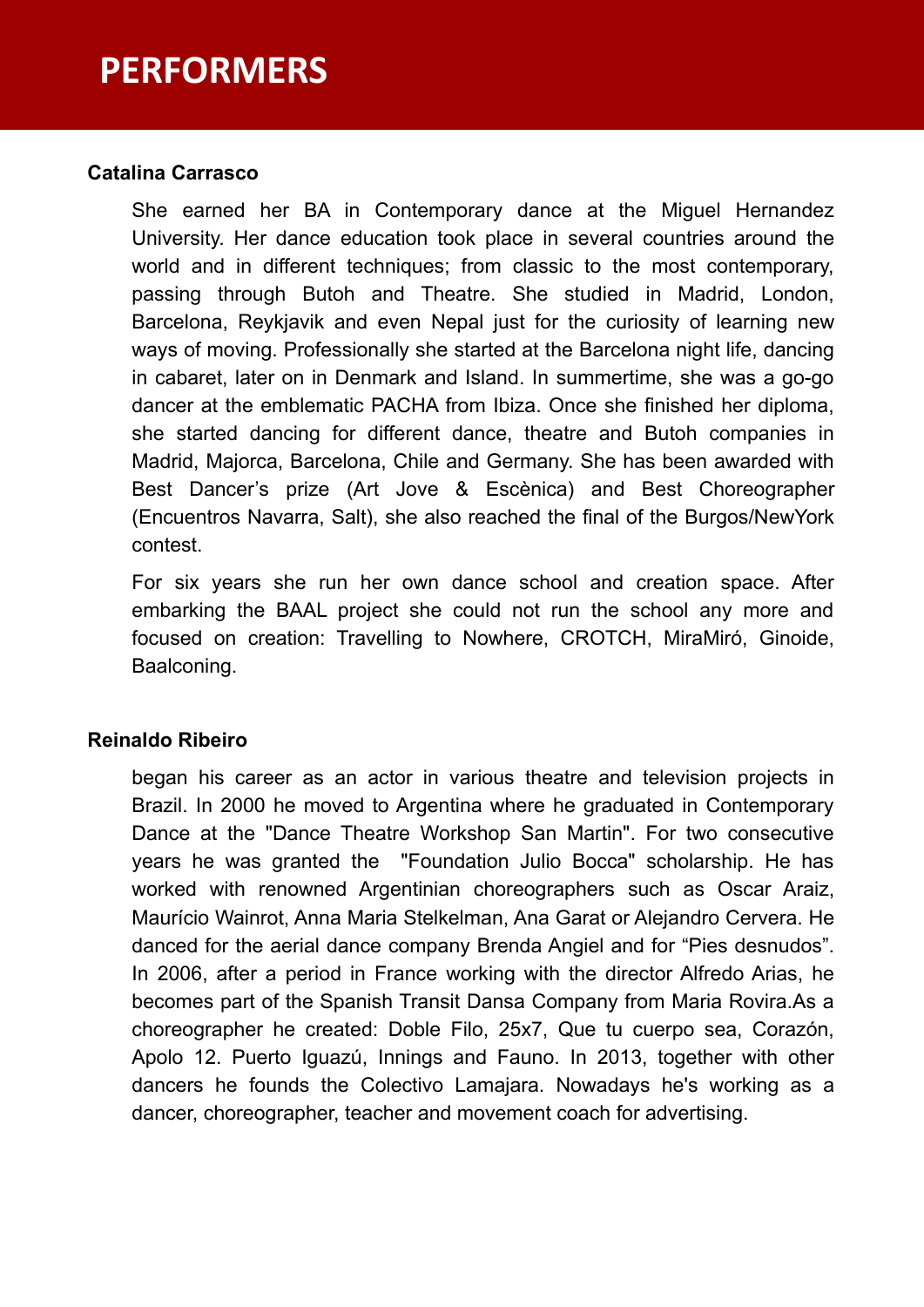## **PERFORMERS**

#### **Elena Lalucat**

She holds a Master of Developing Artistic Practice from the London Contemporary Dance School, took the MoDem Advanced with Roberto Zappalà (IT) and the BA in Choreography and Dance Interpretation from the "Institut del Teatre" (BCN). She also was educated at "Dansa Contemporània A.R.E.A and at Tragant Dansa (BCN) as well as at the professional conservatory for music and dance from Palma de Majorca.

She won the ART JOVE choerography contest and has danced for the Giovane Compagnia Zappalà, catalan creators as Pere Faura, Jordi Ribot, Juliette Louste, Na Morlanda, among others. She also has her own creations and teaches dance workshops.